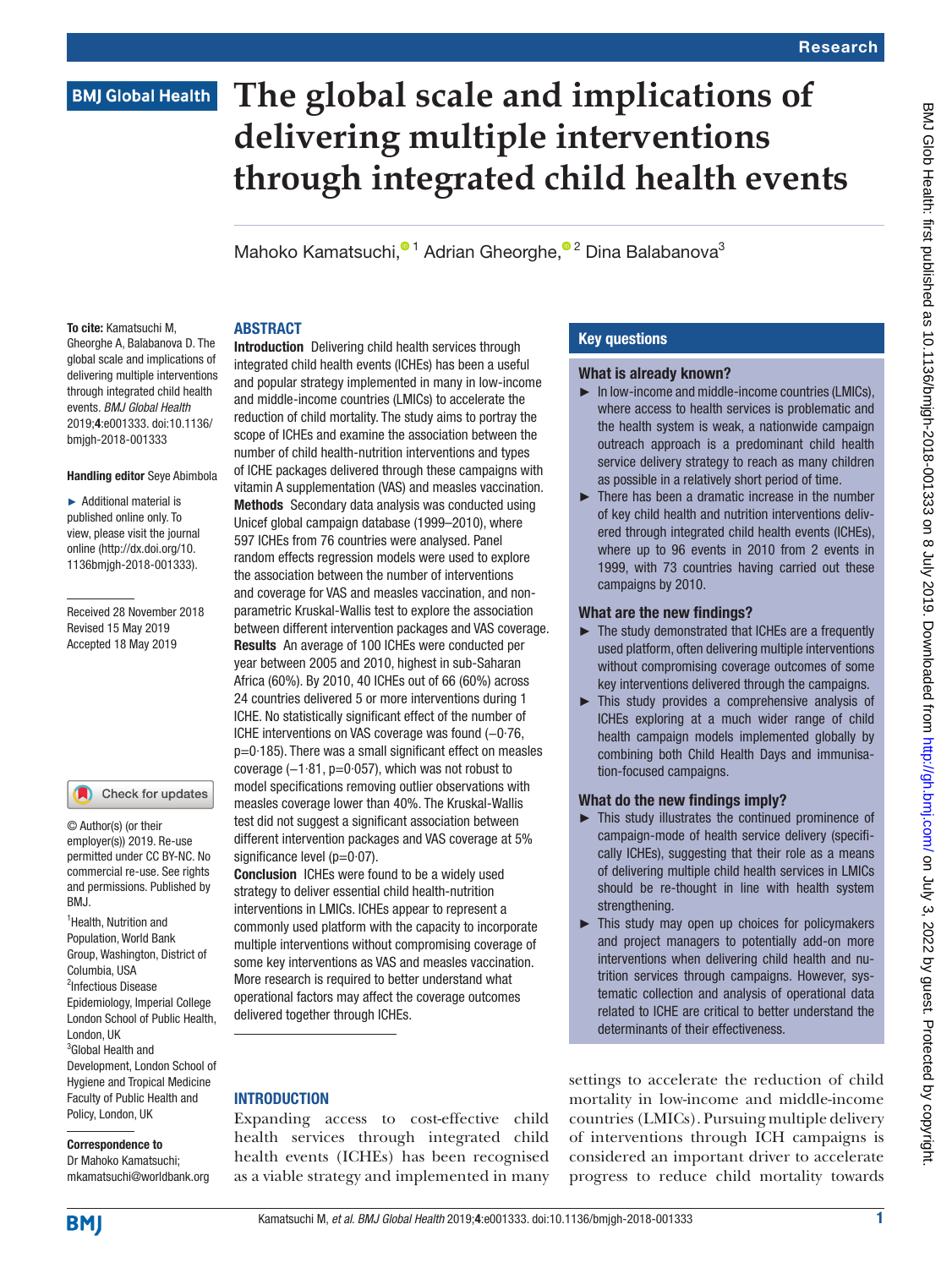the Sustainable Development Goals. This has occurred in parallel to other mainstream models of delivery of key child health interventions where access to health services is problematic and the health system is weak, particularly in many countries in sub-Saharan Africa. A nationwide campaign approach has been used in over 73 countries, with 154 events conducted in 2010 alone, with an average of 100 campaigns conducted globally per year.<sup>1</sup> However, the relationship between the number of interventions delivered or with the different packages of interventions and coverage outcomes of specific interventions, such as vitamin A supplementation (VAS) and measles, has been underexplored.

ICHEs—a terminology developed for this study—can be broadly defined as any campaign-style events that deliver two or more maternal and child health and nutrition services at any given time during any given year. These campaigns are manifested in various forms and are referred to as by different names ([table](#page-1-0) 1). This new terminology encompasses the wide variety of campaigns revealed in various forms. Creating the ICHE terminology enabled the exploration of these interventions from a broader perspective rather than examining Child Health Days (CHDs) or immunisation campaigns separately, as there are many commonalities and overlaps as well as differences between these. Having a common terminology for these integrated campaigns enabled a comprehensive analysis and provided an overall picture of how these types of events function.

This analysis focused on the combinations of two main types of ICHEs: (1) *CHDs* and (2) *immunisation-focused campaigns*. The main difference between ICHEs and CHDs is that ICHE is an overarching terminology that includes CHD and immunisation-focused campaigns. CHDs are conducted twice a year, usually 6 months apart and always include VAS. The two immunisation-focused campaigns analysed are measles supplementary immunisation activities (SIAs) and polio national immunisation days (NIDs) ([box 1](https://dx.doi.org/10.1136/bmjgh-2018-001333) for the definition of key terminologies). Other types of disease prevention campaigns were not fully captured in the data set used in this study.

Many LMICs have been able to provide additional health service packages using the campaign-style delivery approaches to take advantage of available resources and 'piggy-back' on existing delivery mechanisms. $2^3$  A growing body of evidence has suggested that the delivery of child health and nutrition interventions through immunisation delivery channels has helped to achieve rapid, high and equitable coverage<sup>4 5</sup> at low cost.<sup>6–8</sup> There are also indications that integrated delivery, such as CHDs and SIAs, contribute to improved immunisation coverage. $9^{10}$  Other studies showed SIAs improving access and  $\text{efficiency}^{11}$  and reducing disease outbreaks, and CHDs greatly enhancing VAS and other intervention coverage outcomes. $^{13}$   $^{14}$  Even where routine immunisation is strong, immunisation contacts were found to serve as excellent vehicles for delivering additional interven-tions.<sup>[15 16](#page-8-8)</sup>

<span id="page-1-0"></span>Table 1 Different manifestations of integrated child health events

| Name                                                           | <b>Countries</b>                                                                                                                                                                                                                                                           |
|----------------------------------------------------------------|----------------------------------------------------------------------------------------------------------------------------------------------------------------------------------------------------------------------------------------------------------------------------|
|                                                                | <b>Child Health Days</b>                                                                                                                                                                                                                                                   |
| Child Days Plus                                                | Uganda                                                                                                                                                                                                                                                                     |
| <b>Child Health Days</b>                                       | Botswana, Ghana, Guinea-Bissau,<br>Liberia, Mali, Mauritania, Senegal,<br>Sierra Leone, Somalia, Swaziland and<br>Togo                                                                                                                                                     |
| Child Health Week                                              | Mozambique and Zambia                                                                                                                                                                                                                                                      |
| <b>Child Survival</b><br>Campaign                              | Central Africa Republic, Chad, the<br>Democratic Republic of the Congo,<br>Guinea and Senegal                                                                                                                                                                              |
| Enhanced Outreach<br>Strategy                                  | Ethiopia                                                                                                                                                                                                                                                                   |
| <b>Maternal and Child</b><br><b>Health Week</b>                | Sierra Leone                                                                                                                                                                                                                                                               |
| Maternal and<br>Neonatal Child<br><b>Health Week</b>           | Nigeria                                                                                                                                                                                                                                                                    |
| Mother and Child<br>(Health) Week                              | Burundi, Madagascar, Pakistan and<br>Rwanda                                                                                                                                                                                                                                |
| National Child Health<br>and Nutrition Week                    | Eritrea                                                                                                                                                                                                                                                                    |
| National Health Days Angola                                    |                                                                                                                                                                                                                                                                            |
| National<br><b>Micronutrient Days</b>                          | Burkina Faso and Niger                                                                                                                                                                                                                                                     |
| National Vitamin A<br>Supplementation<br>and Deworming<br>Days | Congo, the Democratic Republic of<br>the Congo, India, Myanmar, Nepal<br>and Togo                                                                                                                                                                                          |
| Sustained Outreach<br>Services                                 | Indonesia                                                                                                                                                                                                                                                                  |
|                                                                | <b>Disease-prevention priority campaigns</b>                                                                                                                                                                                                                               |
| campaigns                                                      | Immunisation week/ Afghanistan and Papua New Guinea                                                                                                                                                                                                                        |
| Measles/polio<br>supplementary<br>immunisation<br>activities   | Over 28 countries in LMICs (2014),<br>such as Afghanistan, the Democratic<br>Republic of the Congo, Haiti, Kenya,<br>the Republic of the Congo, Zambia,<br>etc                                                                                                             |
| National<br>immunisation days                                  | Angola, Benin, Burkina Faso,<br>Cameroon, Central African Republic,<br>Chad, Cote d'Ivoire, the Democratic<br>Republic of the Congo, Equatorial<br>Guinea, Gabon, Gambia, Ghana,<br>Guinea Bissau, Mauritania, Niger,<br>Nigeria, the Republic of the Congo<br>and Senegal |

LMICs, low-income and middle-income countries.

Countries are increasingly adding to the package of interventions delivered throughout these campaigns,<sup>[17](#page-8-9)</sup> though the magnitude and scope of the existence and utilisation of ICHEs to deliver multiple child health interventions in LMICs has yet to be portrayed. Drawing on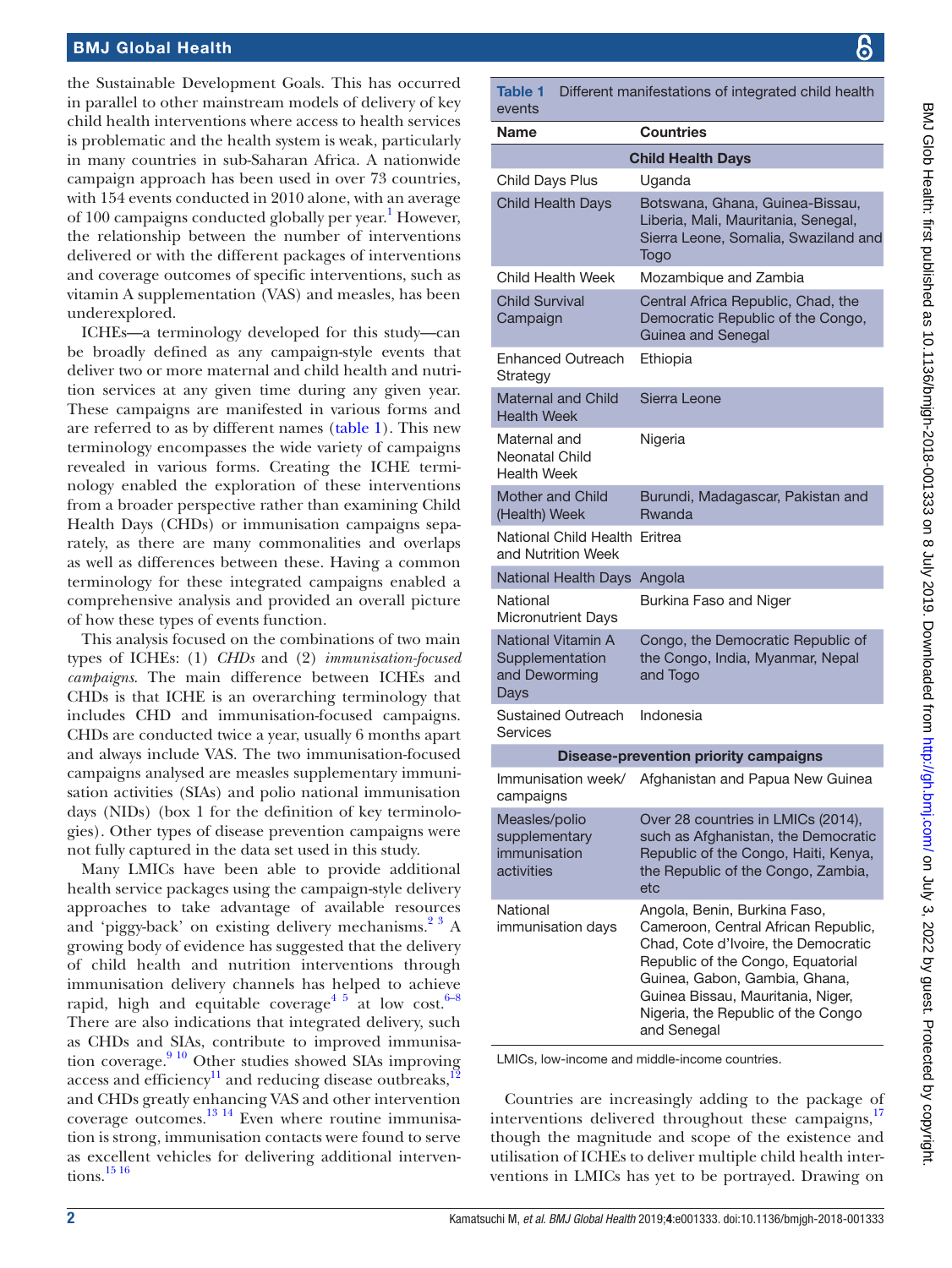BMJ Glob Health: first published as 10.1136/bmjgh-2018-001333 on 8 July 2019. Downloaded from <http://gh.bmj.com/> on July 3, 2022 by guest. Protected by copyright:

BMJ Glob Health: first published as 10.1136/bmigh-2018-001333 on 8 July 2019. Downloaded from http://gh.bm/.com/ on July 3, 2022 by guest. Protected by copyright

the literature based on existing studies, many of which analyse vertical modes of delivery,  $^{18}$  19 the hypothesis is that increasing the number of interventions delivered through ICHE may negatively affect the coverage of these interventions. It can be presumed that the increased volume of services delivered at one time could lead to higher financial and human resource burden on districts and health workers; therefore, affecting performance and coverage of the interventions.

This study aimed to explore the scope and magnitude of the application of ICHEs in delivering multiple child health interventions in LMICs, to examine the association between the number of interventions delivered through ICHEs and VAS and measles coverage outcomes, and to analyse the association between VAS coverages and the different intervention packages delivered through ICHEs.

This study advances the knowledge beyond the only other analysis by Palmer *et al*<sup>[20](#page-8-11)</sup>—which draws on the same Unicef CHD database but focuses on CHDs only taking a new angle by considering multiple types of campaigns, including CHDs, SIAs and NIDs. It calculates the number of interventions delivered through these campaigns and analyses the association with coverage outcomes. This study complements Wallace, Ryman and Dietz's systematic reviews on integrated immunisation campaigns (2009, 2012), which looked at the delivery of additional maternal–child health services using immunisation programmes and the compatibility of integrating services. They found that when additional services are carefully selected for compatibility and the integrated delivery operations receive adequate support, coverage of these interventions may improve, provided that immunisation coverage is already high. This study goes further by statistically exploring the potential effects of delivering multiple interventions during these integrated campaigns, and provides a comprehensive scope to the extent that integrated campaigns are used to deliver multiple health and nutrition services in LMICs.

#### **METHODS**

#### Data description

The original global Unicef CHD database was obtained with permission from Unicef Health and Nutrition sections at New York headquarters in 2010, and an updated version from 2013 was used in this analysis. The CHD database [\(box 2\)](https://dx.doi.org/10.1136/bmjgh-2018-001333) contains information of integrated events from 83 countries from 1999 to 2010. In the CHD database, VAS estimates were taken from administrative campaign coverage results, and measles SIA coverage was obtained from WHO/Unicef joint reporting form (JRF) immunisation database, which is also derived from administrative results in addition to surveys reported annually by each country. Due to the different structure in the VAS database and JRF records, coverage records were matched by the month that campaigns occurred. It is important to note that the Unicef's VAS and the WHO/

Unicef JRF immunisation database, from which the CHD database was created, represented the most complete source of information available on VAS and immunisation campaign coverage at the time of the study. Unicef CHD database was also the only database available that has assembled information on multiple child health campaigns on a global scale.

BMJ Global Health

The ICHE database used for the analysis is a revised version of the original Unicef CHD database, modified by the authors for this analysis. The different vaccines delivered were recounted as separate interventions instead of grouping them together under 'immunisation' as was the case in the original CHD database, resulting in a more accurate number of interventions for each event. As complete information on event composition was available only from 2005 to 2010, data from 1999 to 2004 were excluded from this analysis. This totalled to 597 ICHEs that were held within 2005–2010, in a total of 73 countries. The revised database is referred to as the ICHE database in this paper.

Out of 597 events included in the ICHE database, 97% (577 events) had VAS coverage data, and 24% (142 cases in 50 countries) also indicated measles as a co-delivered intervention, among which 55% had measles coverage information. Additional measles coverage data points were not permitted by Unicef to be incorporated into the data set, though additional measles SIA events may have occurred, due to the close vigilance of measles coverage indicators by Unicef and WHO. Therefore, for this analysis, 577 events were used to analyse the correlations for VAS and 78 events for measles.

#### Data analysis

Descriptive statistics were used to measure types of intervention delivered, number of interventions co-delivered during ICHEs and different package of interventions. Under coverage outcomes, the relationship between VAS and measles coverage with the different numbers of interventions was explored through panel regression. Given that in each country vaccination campaigns can occur twice a year, 'semester' was used as a time variable rather than 'year'. A random effects regression model with country and time effects was specified for country *i* at semester *t* (model 1):

 $\emph{Intervention coverage}_{it}$ = $\emph{Number of interventions}_{it}$ + $\emph{Semester}_{t}$ + $\epsilon_{it}$ where  $\varepsilon_i = f_i + u_i + e_i$ 

The composite error term  $\varepsilon$ <sub>*i*</sub> comprises country-specific effects  $(f_i)$ , time effects  $(u_i)$  and idiosyncratic error  $(e_i)$ . The Hausman test was used to determine whether a fixed-effect or random-effect was more appropriate. The test could not reject the hypothesis of correlation between individual errors and the regressor neither for VAS coverage  $(p=0.661)$  nor for measles coverage  $(p=0.765)$ , hence a random effects model was used as a base specification in both cases. On the basis of the existing literature, we expected that coverage for VAS and measles interventions would decrease with the number of interventions, hence a negative coefficient for 'Number of interventions'.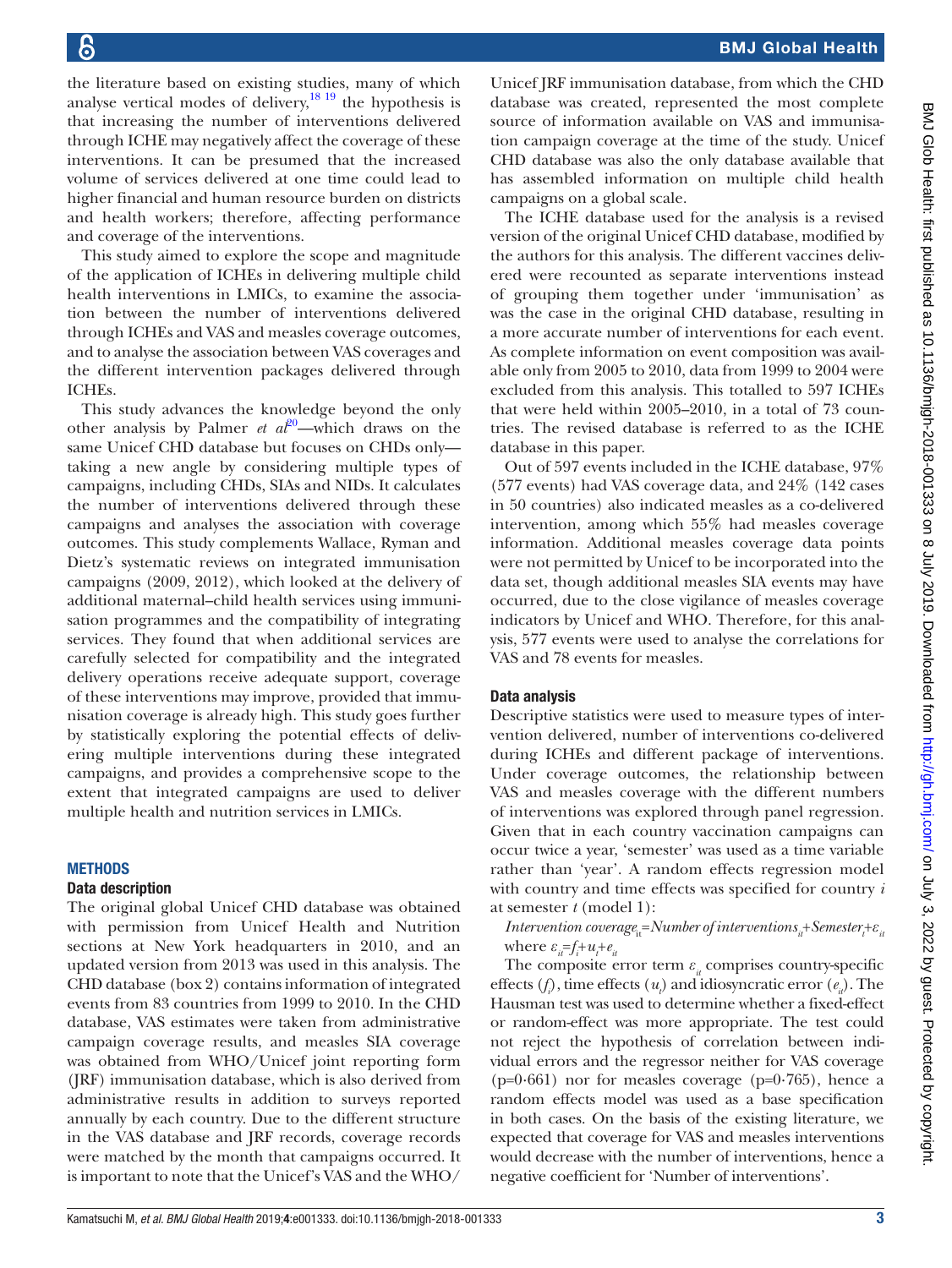

<span id="page-3-0"></span>Figure 1 Number of ICHEs by year, globally (2005–2010). ICHEs, integrated child health events.

A range of robustness checks was conducted. Eight alternative regression specifications were tested, some of them with additional explanatory variables accounting for domestic and external health system spending, size of the under-5 population and density of human resources for health, in addition to sensitivity analyses with outliers removed. First, the following regression specifications were tested as alternatives to the base model (model 1): pooled ordinary least squares (OLS) regression (naive OLS ignoring the panel structure of the data set) (model 2); panel regression with country fixed effects and no time effects (model 3); panel regression with country fixed effects and time effects (model 4); model 4 with additional predictors—total population aged 0–4 years, log government health expenditure per capita (IntUS\$), log external health expenditure per capita (IntUS\$) and average density of nurses and midwives (per 10 000 population) in the interval 2004–2010 (model 5); panel regression with country random effects and no time effects (model 6); the base model with additional predictors, as per model 4 (model 7); panel regression using the within-between estimator $^{21}$  (model 8) and model 8 with additional predictors (model 9). The technical details are in [appendix 1.](https://dx.doi.org/10.1136/bmjgh-2018-001333) Second, a sensitivity analysis with multiple cut-offs was performed with a restricted sample of observations, where outliers with intervention coverage of less than 40%, 60% and 80% were eliminated.

The number of interventions per event was categorised as either low (two to four interventions) or high (at least five interventions); the cut-off was informed empirically by an examination of the distribution of number of interventions per event, exhibiting a right skew commencing at five interventions per event. Analyses were conducted using Excel V.2010, Stata V.10 and R V.3·3·2 statistical packages.

#### Patient and public involvement

Patients were not involved in this study.

#### **RESULTS**

#### Distribution and frequencies of ICHEs

The highest numbers of ICHEs occurred in sub-Saharan Africa (62%), and then followed by East and Southern

Asia and Pacific (26%). The number of ICHEs conducted each year among observations since 2005, where data was available, has been relatively stable, averaging approximately 100 events globally per year in the period 2005– 2010 [\(figure](#page-3-0) 1). This demonstrates a significant reliance on delivering multiple interventions through ICHEs in LMICs.

#### Types and packages of intervention delivered

Among the 597 ICHEs, the most common interventions delivered were VAS (99%), deworming (70%) and oral polio vaccine (OPV) (46%) [\(box 3\)](https://dx.doi.org/10.1136/bmjgh-2018-001333). In terms of the combinations of antigens delivered together, out of the 597 events, 78 co-delivered OPV and measles; 55 co-delivered OPV and tetanus toxoid (TT); 35 delivered measles and TT; and 30 co-delivered OPV, measles and TT. Due to the differing skills, resources and time required to deliver the different types of vaccines, it was important to consider each vaccine delivered as separate interventions.

#### Number of interventions co-delivered during ICHEs

Overall, the range of the number of child survival interventions delivered through a single ICHE was between 2 and 11. The proportion of countries delivering a high number of interventions increased year by year [\(appendix](https://dx.doi.org/10.1136/bmjgh-2018-001333) [2](https://dx.doi.org/10.1136/bmjgh-2018-001333)), with 82% of the total events delivering three or more interventions by 2007. In 2010, 40 events out of 66 (60%) across 24 countries delivered five or more interventions during one campaign ([box 4\)](https://dx.doi.org/10.1136/bmjgh-2018-001333), and where five countries delivered as much as 10–11 simultaneous interventions, exemplifying the shift to delivering a high volume of interventions through these campaigns. The increasing shift towards co-delivered services was particularly marked in West and Central Africa, in addition to Eastern and Southern Africa. The proportion of ICHEs including five or more interventions was predominantly in sub-Saharan Africa, representing 71% of all events ([box 5](https://dx.doi.org/10.1136/bmjgh-2018-001333)).

Countries which delivered five or more interventions between 2005 and 2010 are listed in [table](#page-4-0) 2. The largest number of interventions during ICHE were in Nigeria and the Philippines, where 11 interventions were delivered in 2010, followed by 10 interventions in the same countries along with Zambia. Nicaragua, Somalia, South Sudan, Nigeria, Madagascar, Ghana and Uganda have delivered nine interventions at once in varying years, all delivering a variety of packages of maternal and child health interventions.

The question of whether the same countries tend to deliver five or more interventions at one event was also explored. Zambia ranked the highest in this respect (12 occurrences), with a delivery of five or more interventions in 2005–2010 ([box 6](https://dx.doi.org/10.1136/bmjgh-2018-001333)). In Zambia's case, between five and seven interventions were delivered between 2005 and 2009, and the number of interventions increased later on (in 2010 and 2012), especially with the adoption of the SIA strategy to achieve nationwide measles coverage (verified with project managers, Zambia, May 2014). Other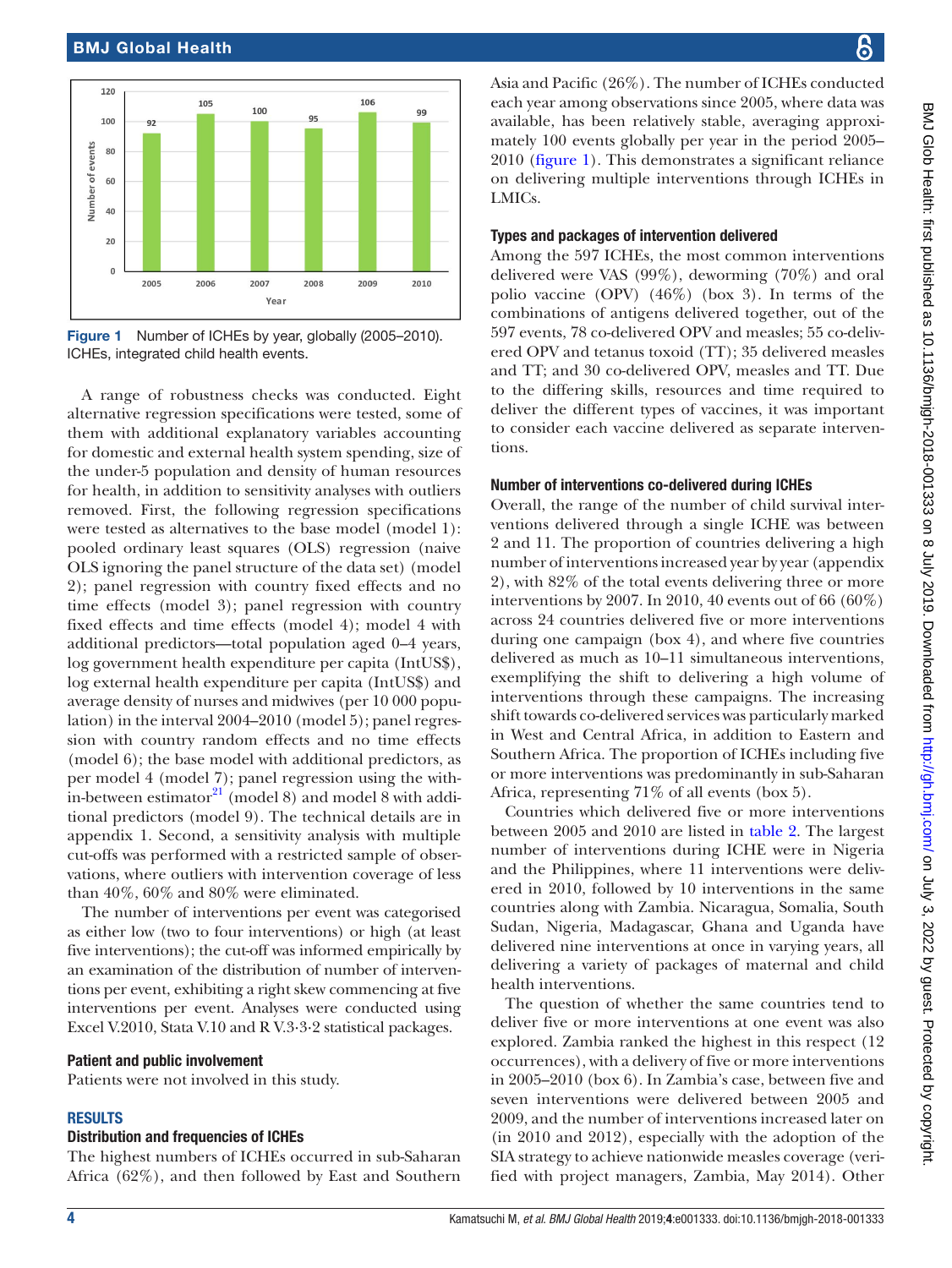<span id="page-4-0"></span>Table 2 Countries which delivered five or more interventions during ICHEs (2005–2010)

| Country                                                                                                                                         | Year | No. of<br>interventions |
|-------------------------------------------------------------------------------------------------------------------------------------------------|------|-------------------------|
| Nigeria and the Philippines                                                                                                                     | 2010 | 11                      |
| Nigeria, the Philippines and Zambia $(x2)$                                                                                                      | 2010 | 10                      |
| Nicaragua and South Sudan                                                                                                                       | 2010 | 9                       |
| Nicaragua, Nigeria and Somalia (×2)                                                                                                             | 2009 | 9                       |
| Madagascar                                                                                                                                      | 2008 | 9                       |
| Ghana and Uganda                                                                                                                                | 2006 | 9                       |
| Burundi (x2), Mozambique (x2), Rwanda<br>$(x2)$ , Sudan and Uganda $(x2)$                                                                       | 2010 | 8                       |
| Sierra Leone                                                                                                                                    | 2009 | 8                       |
| Madagascar, Nigeria and Rwanda                                                                                                                  | 2008 | 8                       |
| Cameroon (x2), DR Congo, Sierra Leone<br>$(x2)$ and Vietnam $(x2)$                                                                              | 2010 | 7                       |
| Angola, Burkina Faso (x2), Ethiopia,<br>Sierra Leone, South Sudan, Togo,<br>Uganda (x2) and Zimbabwe                                            | 2009 | $\overline{7}$          |
| The Philippines, Sierra Leone, Sudan<br>and Zambia                                                                                              | 2008 | 7                       |
| Indonesia, Nigeria and Zambia                                                                                                                   | 2007 | 7                       |
| Uganda                                                                                                                                          | 2006 | 7                       |
| Cambodia                                                                                                                                        | 2005 | 7                       |
| Haiti, India (x2), Lao PDR (x2),<br>Madagascar and Somalia $(x2)$                                                                               | 2010 | 6                       |
| Burundi, Central African Republic,<br>Eritrea, Ethiopia, Nigeria, Swaziland,<br>Vietnam $(x2)$ and Zambia $(x2)$                                | 2009 | 6                       |
| Djibouti, Ghana, Kenya (×2),<br>Mozambique, Nigeria, the Philippines<br>and Zambia                                                              | 2008 | 6                       |
| Central African Republic (x2), Djibouti,<br>Ghana, Indonesia, Malawi, Nigeria, the<br>Philippines $(x2)$ and Timor Leste $(x2)$                 | 2007 | 6                       |
| Ethiopia (x2), Ghana, Indonesia,<br>Madagascar, Nicaragua and Zambia (x2)                                                                       | 2006 | 6                       |
| Zambia $(x2)$                                                                                                                                   | 2005 | 6                       |
| Burkina Faso (x2), Cote d'Ivoire,<br>Ethiopia, Liberia, Madagascar, Niger and<br>Senegal                                                        | 2010 | 5                       |
| Burundi, Chad (x2), Ecuador, Guinea,<br>Lao DPR, Korea DPR (x2), Rwanda (x2),<br>Senegal and Zimbabwe                                           | 2009 | 5                       |
| Burkina Faso (x2), DR Congo, Ghana,<br>India (x2), Korea DPR, Togo, Tanzania,<br>Uganda (x2) and South Africa                                   | 2008 | 5                       |
| Eritrea (x2), Ethiopia (x2), Gabon,<br>Cambodia, Marshall Island (x2), Mali,<br>Nicaragua, Korea DPR, Swaziland,<br>Uganda, Zambia and Zimbabwe | 2007 | 5                       |
| Angola, Belize (x2), Kenya, Maldives (x2)<br>and Sierra Leone                                                                                   | 2006 | 5                       |
| Burundi, Ethiopia (x2), Ghana, Maldives<br>$(x2)$ , the Philippines $(x2)$ , Senegal and<br>Uganda                                              | 2005 | 5                       |

DPR, Democratic People's Republic; DR, Democratic Republic; ICHEs, integrated child health events; PDR, People's DR.

countries, such as Uganda, Ethiopia, Nigeria and the Philippines, have sought to deliver very high numbers of services in one event, relying on campaign-style delivery mechanisms.

#### Number of interventions and VAS coverage

In 75% of events (n=429), vitamin A coverage ranged between  $80\%$  and  $100\%$ ; and for  $56\%$  of events (n=322), vitamin A coverage was equal to or above 90% [\(appendix](https://dx.doi.org/10.1136/bmjgh-2018-001333) [3](https://dx.doi.org/10.1136/bmjgh-2018-001333)). Regression results in the base model [\(table](#page-5-0) 3, model 1) suggest a slightly negative association between VAS coverage and the number of co-delivered interventions (beta=−0·76), which is not statistically significant (p=0.185). Alternative regression specifications ([table](#page-5-0) 3, models 2–8) confirm this result.

However, the within-between model with additional predictors (model 9) suggests that one additional intervention in between-country variation (variable *Average # interventions (country)*) is associated with a statistically significant 3.38% decrease in vitamin A coverage. Within-country variation of the number of interventions, for example, varying number of interventions from one year to another, has no effect (variable *Difference from average # interventions (country)*). Results of the sensitivity analyses that restrict the sample only to observations with VAS coverage over 40%, 60% and 80% show that the association between vitamin A coverage and number of interventions is no longer significant when the low coverage outliers are excluded ([appendix 1\)](https://dx.doi.org/10.1136/bmjgh-2018-001333).

#### Number of interventions and association with measles coverage

There has also been a steady and high coverage of measles vaccines when co-delivered in ICHEs during 2005–2010. Out of 142 events that co-delivered the measles vaccine, 55% had measles coverage data reported in the ICHE database. Coverage data for measles derived from measles SIAs showed that the majority (79%) of coverage outcomes were greater than 90%. The overall median (mean) coverage for measles was 96% (91%). Regression results in the base model indicate a negative association, which is borderline statistically significant at 5% levels (p=0·057): on average, for every additional co-intervention, measles vaccine coverage decreases by 1·81% [\(table](#page-6-0) 4, model 1). The effect is significant at 5% levels in the fixed effects specifications (models 4 and 5) and at 10% levels in the within-between model (p=0·070); in the latter, one additional intervention in between-country variation is associated with an average decrease of 3·89% in measles coverage. However, there is no association between coverage and the within-country variation of number of interventions. The statistical significance of any link between coverage and number of interventions disappears when excluding observations with measles coverage below 40%, 60% and 80% in the sensitivity analyses [\(appendix 1](https://dx.doi.org/10.1136/bmjgh-2018-001333)).

The distribution of measles vaccine coverage by number of interventions ([appendix 4](https://dx.doi.org/10.1136/bmjgh-2018-001333)) shows that eight or nine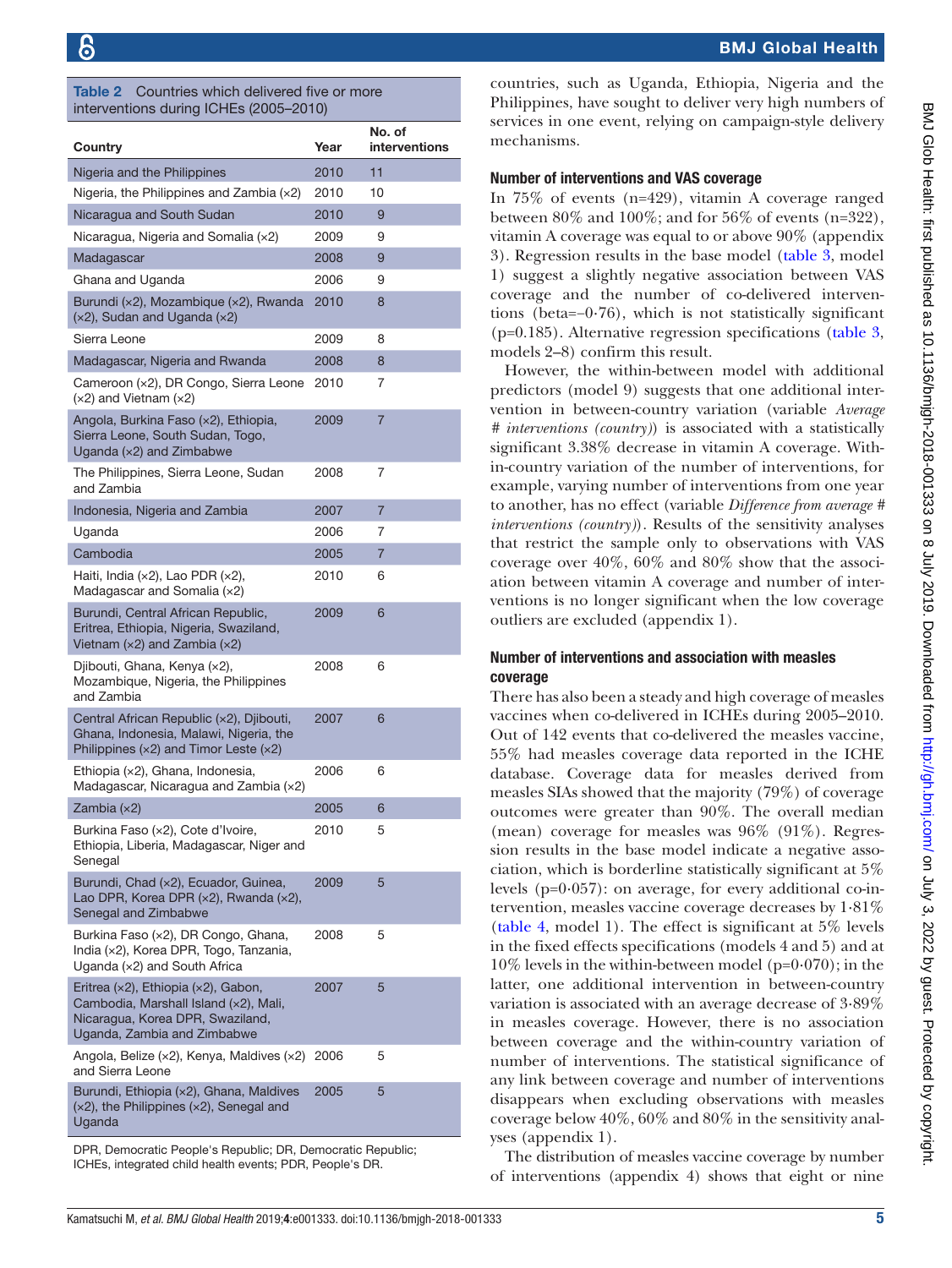<span id="page-5-0"></span>

| Regression results for vitamin A coverage<br>Table 3                                                                  |                       |                             |                       |                         |                         |                 |                                  |               |                   |
|-----------------------------------------------------------------------------------------------------------------------|-----------------------|-----------------------------|-----------------------|-------------------------|-------------------------|-----------------|----------------------------------|---------------|-------------------|
|                                                                                                                       |                       |                             |                       |                         | Dependent variable      |                 |                                  |               |                   |
|                                                                                                                       |                       |                             |                       |                         | Vitamin A coverage (%)  |                 |                                  |               |                   |
|                                                                                                                       | Base                  | <b>OLS</b>                  | 뿐                     | FE2w                    | FE2w+                   | RΕ              | RE2w+                            | WВ            | WB+               |
|                                                                                                                       | $\widehat{E}$         | $\widehat{2}$               | $\circledR$           | $\overline{4}$          | $\overline{5}$          | $\circlede$     | $\overline{C}$                   | $\circledR$   | ම                 |
| Number of interventions                                                                                               | $-0.76(0.55)$         | $-0.77*(0.45)$              | $-0.38(0.49)$         | $-0.95*(0.50)$          | $-0.84$ (0.44)          | $-0.42(0.57)$   | $-0.79(0.61)$                    |               |                   |
| Log government health expenditure per<br>capita (IntUS\$)                                                             |                       |                             |                       |                         | $-1.34$                 |                 | $-2.34$ (1.35)                   |               |                   |
| Log external health expenditure per capita<br>(IntUSE)                                                                |                       |                             |                       |                         | 4.61                    |                 | $3.58'''$ (1.79)                 |               |                   |
| Log total population<5 years                                                                                          |                       |                             |                       |                         | $-32.23$                |                 | 1.26(1.09)                       |               |                   |
| Average nurse and midwife density                                                                                     |                       |                             |                       |                         |                         |                 | $-0.01(0.06)$                    |               | $-0.003(0.07)$    |
| Average number of interventions (country)                                                                             |                       |                             |                       |                         |                         |                 |                                  | $-1.17(1.18)$ | $-3.38***$ (1.31) |
| Difference from average number of<br>interventions (country)                                                          |                       |                             |                       |                         |                         |                 |                                  | $-0.73(0.48)$ | $-0.56(0.55)$     |
| Average log government health expenditure<br>per capita                                                               |                       |                             |                       |                         |                         |                 |                                  |               | $-3.46$ ** (1.53) |
| Difference from average log government<br>health expenditure per capita                                               |                       |                             |                       |                         |                         |                 |                                  |               | 1.45(3.74)        |
| Average log external health expenditure per<br>capita                                                                 |                       |                             |                       |                         |                         |                 |                                  |               | 2.20(1.95)        |
| Difference from average log external health<br>expenditure per capita                                                 |                       |                             |                       |                         |                         |                 |                                  |               | $6.32***$ (2.00)  |
| Average log total population<5 years                                                                                  |                       |                             |                       |                         |                         |                 |                                  |               | 1.18(1.01)        |
| Difference from average log total<br>population<5 years                                                               |                       |                             |                       |                         |                         |                 |                                  |               | $-5.47(17.45)$    |
| Constant                                                                                                              | 85.97*** (2.70) 88.16 |                             |                       |                         |                         | 84.62*** (2.80) | 69.79*** (19.08) 87.54*** (5.12) |               | 88.47*** (17.44)  |
| Observations                                                                                                          | 574                   | 574                         | 574                   | 574                     | 539                     | 574             | 431                              | 574           | 430               |
| $\mathbf{\hat{R}}^2$                                                                                                  | 0.01                  | 0.01                        | 0.002                 | 0.01                    | 0.03                    | 0.11            | 0.05                             | 0.01          | 0.11              |
| Adjusted R <sup>2</sup>                                                                                               | 0.004                 | 0.004                       | $-0.14$               | $-0.16$                 | $-0.15$                 | 0.11            | 0.04                             | 0.004         | 0.09              |
| <b>F</b> statistic                                                                                                    | $-5.25$               | $(df=1;$<br>$3.53*$<br>572) | $1.12$ (df=1;<br>500) | $6.00**$ (df=1;<br>489) | $3.03**$ (df=4;<br>455) | $61.68***$      | $21.86***$                       | $-4.64$       | 48.14***          |
| Standard errors are robust to heteroscedasticity and computed using the HC3 estimator.<br>"P<0.1; ""p<0.05; ""p<0.01. |                       |                             |                       |                         |                         |                 |                                  |               |                   |

Base, panel random effects model with country and time effects; FE, fixed effects model with country effects; FE2w, fixed effects model with country and time effects; FE2w+, FE2w model with<br>additional predictors; OLS, pool additional predictors; OLS, pooled ordinary least squares model; RE, random effects model with country effects; RE2w+, Base model with additional predictors;WB, random effects model using the Base, panel random effects model with country and time effects; FE, fixed effects model with country effects model with country and time effects; FE2w+, FE2w model with within-between estimator; WB+, WB model with additional predictors.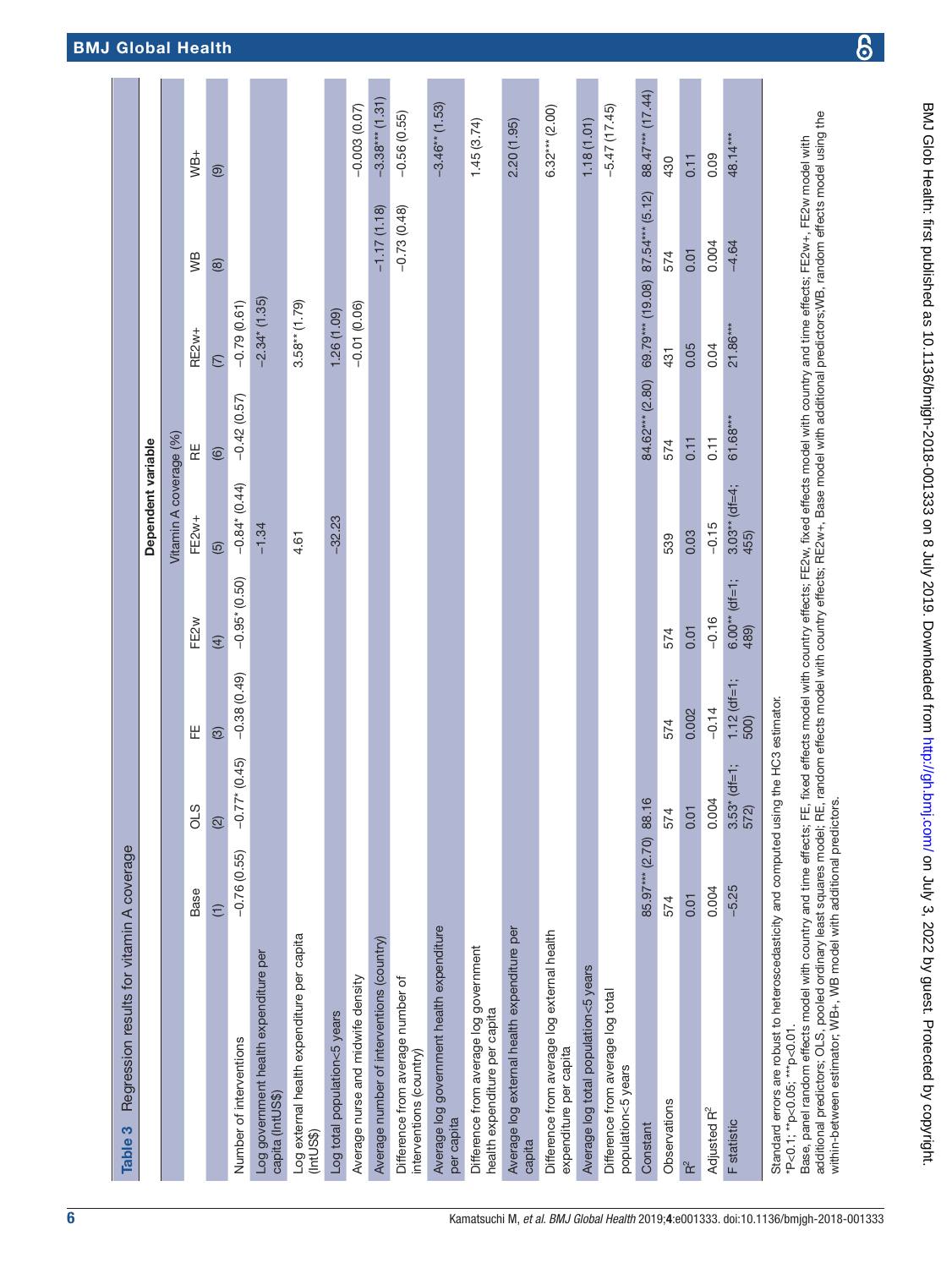| Table 4                                                            |                             | Regression results for measles vaccine coverage                                                                                                                                                                                                                                                                                                                                                                                                                                         |                         |                      |                              |                       |                  |                      |
|--------------------------------------------------------------------|-----------------------------|-----------------------------------------------------------------------------------------------------------------------------------------------------------------------------------------------------------------------------------------------------------------------------------------------------------------------------------------------------------------------------------------------------------------------------------------------------------------------------------------|-------------------------|----------------------|------------------------------|-----------------------|------------------|----------------------|
|                                                                    |                             |                                                                                                                                                                                                                                                                                                                                                                                                                                                                                         |                         |                      | Dependent variable           |                       |                  |                      |
|                                                                    |                             |                                                                                                                                                                                                                                                                                                                                                                                                                                                                                         |                         |                      | Measles vaccine coverage (%) |                       |                  |                      |
|                                                                    | Base                        | $rac{S}{C}$                                                                                                                                                                                                                                                                                                                                                                                                                                                                             | ΕE                      | FE2w                 | FE2w+                        | 몬                     | RE2w+            | уB                   |
|                                                                    | $\widehat{t}$               | $\widehat{2}$                                                                                                                                                                                                                                                                                                                                                                                                                                                                           | $\circledR$             | $\overline{4}$       | $\overline{5}$               | $\circlede$           | $\overline{C}$   | $\circledR$          |
| interventions<br>number of                                         | $-1.81$ <sup>*</sup> (0.95) | $-1.69(1.08)$                                                                                                                                                                                                                                                                                                                                                                                                                                                                           | $-1.97(2.08)$           | $-5.59**$ (2.62)     | $-4.27***$ (0.91)            | $-1.81$ * (0.94)      | $-1.15(1.07)$    |                      |
| Log government<br>expenditure per<br>capita (IntUS\$)<br>health    |                             |                                                                                                                                                                                                                                                                                                                                                                                                                                                                                         |                         |                      | $-3.87$                      |                       | $-2.94(2.27)$    |                      |
| expenditure per<br>capita (IntUS\$)<br>Log external<br>health      |                             |                                                                                                                                                                                                                                                                                                                                                                                                                                                                                         |                         |                      | 4.97                         |                       | 3.46 (3.70)      |                      |
| population<5<br>Log total<br>years                                 |                             |                                                                                                                                                                                                                                                                                                                                                                                                                                                                                         |                         |                      | 2.35                         |                       | $(64.1)$ $17$    |                      |
| Average number<br>of interventions<br>(country)                    |                             |                                                                                                                                                                                                                                                                                                                                                                                                                                                                                         |                         |                      |                              |                       |                  | $-3.89* (2.12)$      |
| average number<br>of interventions<br>Difference from<br>(country) |                             |                                                                                                                                                                                                                                                                                                                                                                                                                                                                                         |                         |                      |                              |                       |                  | $-1.41(1.21)$        |
| Constant                                                           | 98.91*** (4.26)             | 98.68                                                                                                                                                                                                                                                                                                                                                                                                                                                                                   |                         |                      |                              | $(15.4)$ *** $(4.21)$ | 86.23*** (24.21) | $106.65***$ $(7.26)$ |
| Observations                                                       | 79                          | 79                                                                                                                                                                                                                                                                                                                                                                                                                                                                                      | 79                      | 79                   | 74                           | 79                    | 74               | 79                   |
| $\mathbf{\hat{r}}$                                                 | 0.04                        | 0.04                                                                                                                                                                                                                                                                                                                                                                                                                                                                                    | 0.13                    | 0.36                 | 0.31                         | 0.40                  | 0.09             | 0.06                 |
| Adjusted R <sup>2</sup>                                            | 0.03                        | 0.03                                                                                                                                                                                                                                                                                                                                                                                                                                                                                    | 1.60                    | $-1.95$              | $-3.55$                      | 0.39                  | 0.04             | 0.03                 |
| F statistic                                                        | $3.44*$                     | $3.50*$ (df=1; 77)                                                                                                                                                                                                                                                                                                                                                                                                                                                                      | $.98^*$ (df=1; 26)<br>က | $9.44***$ (df=1; 17) | 1.26 $(df=4; 11)$            | 50.44***              | 6.59             | 3.94                 |
| using the within-between estimator.<br>"P<0.1; ""p<0.05; ""p<0.01. |                             | with additional predictors; OLS, pooled ordinary least squares model; RE, random effects model with country effects; RE2w+, Base model with additional predictors;WB, random effects model<br>Base, panel random effects model with country and time effects; FE, fixed effects model with country effects; FE2w, fixed effects model with country and time effects; FE2w+, FE2w+, FE2w model<br>Standard errors are robust to heteroscedasticity and computed using the HC3 estimator. |                         |                      |                              |                       |                  |                      |

BMJ Glob Health: first published as 10.1136/bmigh-2018-001333 on 8 July 2019. Downloaded from http://gh.bmj.com/ on July 3, 2022 by guest. Protected by copyright. BMJ Glob Health: first published as 10.1136/bmjgh-2018-001333 on 8 July 2019. Downloaded from <http://gh.bmj.com/> on July 3, 2022 by guest. Protected by copyright:

<span id="page-6-0"></span>7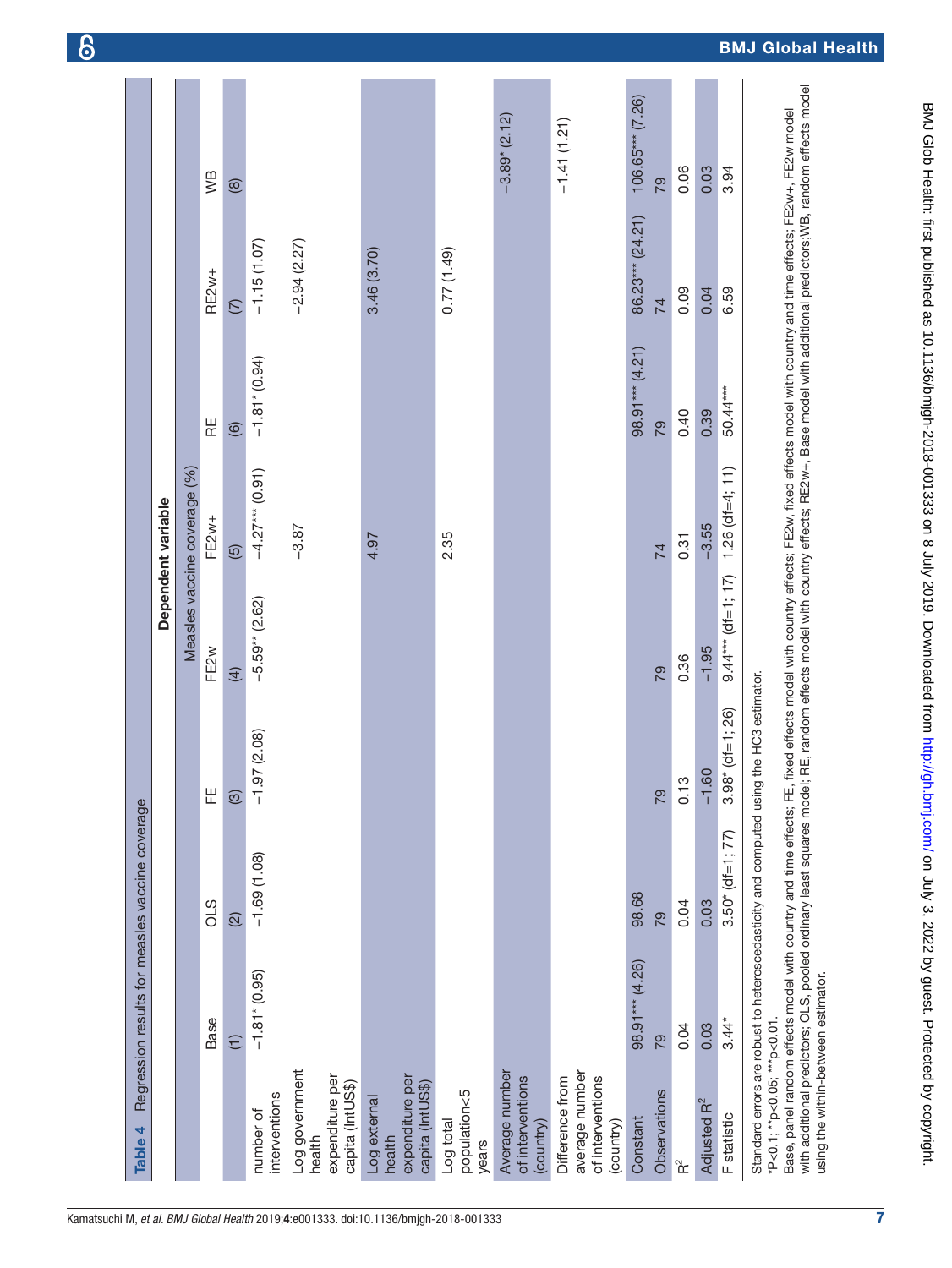interventions appear to show a slight decrease in coverage. However, explaining the lower coverage in these events requires more detailed studies in particular countries, taking into account the make-up of their health systems and the broader context.

#### Packages of interventions and association with VAS coverage

The relationship of the various packages of co-delivered interventions and VAS coverage was also examined. The top 10 most common package combinations delivered during ICHEs between 2005 and 2010 and the median coverage of VAS was calculated per package type [\(box 7](https://dx.doi.org/10.1136/bmjgh-2018-001333)). A non-parametric Kruskal-Wallis test was used to compare the median coverages of VAS across the different packages of interventions. The test showed no association at 5% significance level in VAS coverage across the different packages of interventions  $(p=0.07)$  [\(box 8](https://dx.doi.org/10.1136/bmjgh-2018-001333)). The specific packages of interventions were not associated with VAS coverage. The package of VAS—other antigens—growth monitoring ('vag') appears to result in low VAS coverages (between 6% and 49%), which pulled down the median of that package group. This lower coverage can only be explained by examining each country context as to why the coverage was lower in those particular events.

#### **DISCUSSION**

#### Summary of findings

The findings of our base model do not support the hypothesis of an association between the number of interventions delivered during ICHEs and coverage for VAS or measles vaccination as a result of ICHEs. The results generally hold across a range of alternative regression specifications, several of which also control for health expenditure per capita, health workforce density and size of the population under 5 years. However, there are also several specifications those suggest the presence of a statistically significant association. In these cases, the effect is not robust to sensitivity analyses, which exclude outliers with extremely low coverage. Overall, we find insufficient support for an association between the intervention coverage and number of ICHE interventions.

#### Interpretation of findings

The study showed that ICHEs represent a frequently used platform with the capacity to incorporate a high number of interventions without compromising the effectiveness of ICHEs or hamper the ability to sustain or increase campaign coverage of some interventions, such as VAS or measles vaccination. They remain particularly important in countries with poor child health outcomes and overstretched primary healthcare systems. This relationship was indicated across the different intervention packages. The study also demonstrated the breadth of ICHEs, which exemplified the significant reliance on campaignmode of essential health and nutrition services delivery in LMICs. While not intuitive, these findings are consistent with other studies that demonstrate that SIAs and CHDs contribute to improved coverage of interventions.<sup>22</sup> This

study advanced the literature by providing a comprehensive overview of integrated campaigns by looking at both the CHD and measles immunisation campaigns compared with Palmer who looked at  $CHDs<sup>20</sup>$  $CHDs<sup>20</sup>$  $CHDs<sup>20</sup>$ ; by statistically analysing whether the number of interventions has any association on the coverage outcomes of key interventions and further developing the findings of the systematic review of integration of immunisation services with other interventions by Wallace *et al.*<sup>2</sup><sup>16</sup> The study also extends the analysis of Oliphant *et al* that explored the effects of CHDs on the coverage of child survival interventions<sup>[9](#page-8-4)</sup> but not the effect of the number of interventions delivered through integrated campaigns.

However, these findings should be interpreted with caution, and it cannot be assumed that further expanding the intervention packages of ICHEs will continue to achieve positive outcomes.

There are also negative effects of ICHEs those should be taken into account. It has been shown that ICHEs could undermine the routine provision of basic child health services within the national health system, $^{23}$  $^{23}$  $^{23}$  as seen in Cameroon, Uganda, and Tajikistan, where the health staff were less motivated to perform routine activities and other primary care tasks due to immunisation campaigns because of the lack of incentives for routine activities.<sup>[22 24](#page-8-13)</sup>

#### Limitations

We could not control for operational characteristics of ICHEs due to the lack of available data, for example, number of staff, size of geographical areas covered, costs of planning and implementation. The explanatory power of the regression models was low, and most country-level variables were not statistically significant predictors of intervention coverage. As such, there is substantial potential for future analyses to attempt to cover this gap by collecting and analysing ICHE operational data in order to better understand the determinants of their effectiveness.

As the coverage records were matched by the month that campaigns occurred, this may possibly have led to incorrect linkages of some interventions, or certain delivered interventions may have not been properly recorded. The routine data (and to a lesser extent the survey data) are likely to have non-negligible non-sampling error as well. Some variation in coverage data may be due to reporting or data collection and aggregation errors. For example, VAS coverage appears to be lower when six and nine interventions were delivered compared with ICHEs delivering different numbers of interventions [\(box 9](https://dx.doi.org/10.1136/bmjgh-2018-001333)). There is no apparent reason to expect a systematically lower coverage only in ICHEs with six or nine interventions, as this may well be an artefact. There are countries that showed VAS coverages in the low 20s and 30s during several events while delivering six interventions, which may have decreased the median VAS coverages for events that delivered six interventions. Yet, the same countries reached over 90% when delivering less or more than six interventions.